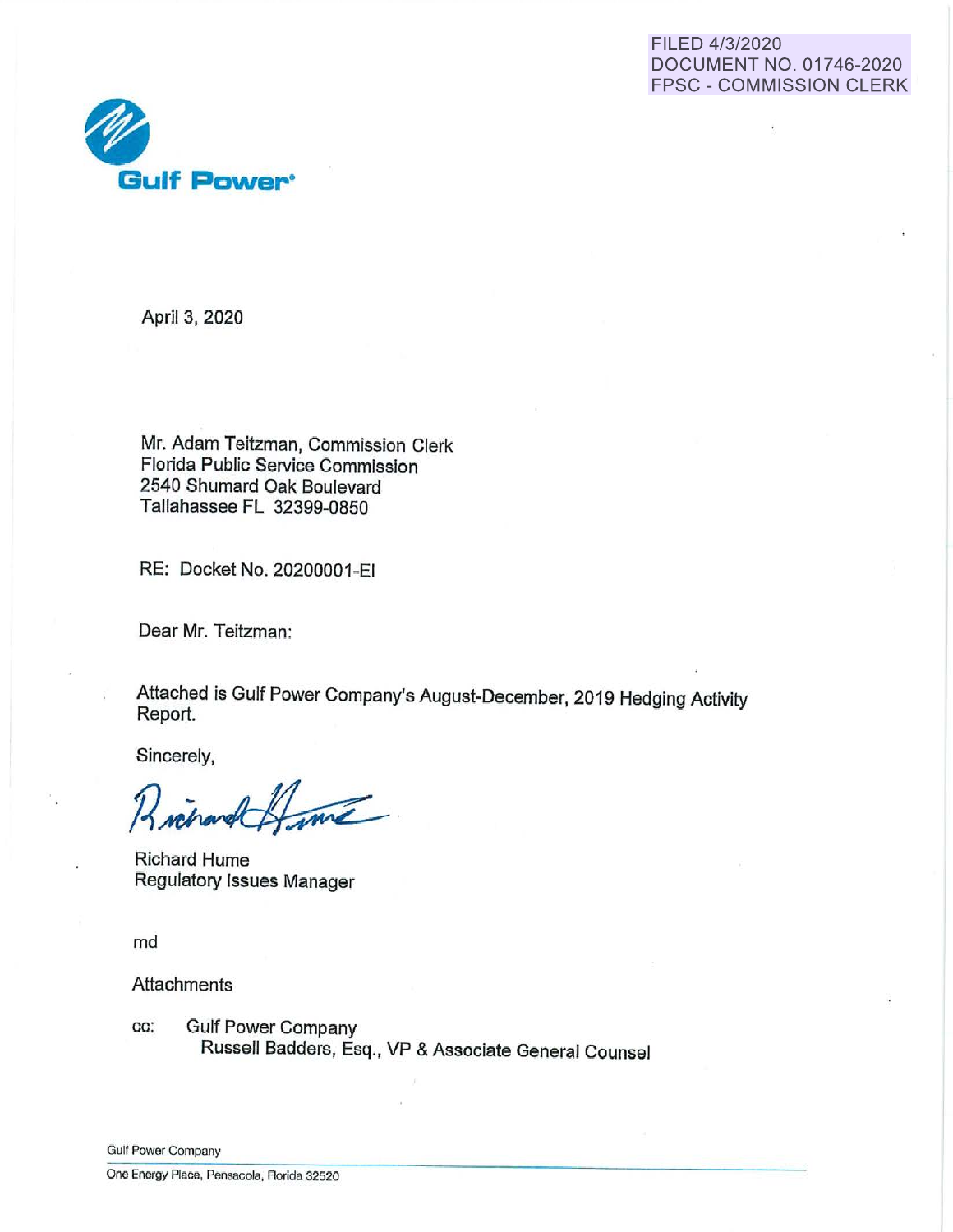# BEFORE THE FLORIDA PUBLIC SERVICE COMMISSION

Docket No. 20200001-EI

August 2019 - December 2019 Hedging Activity Report

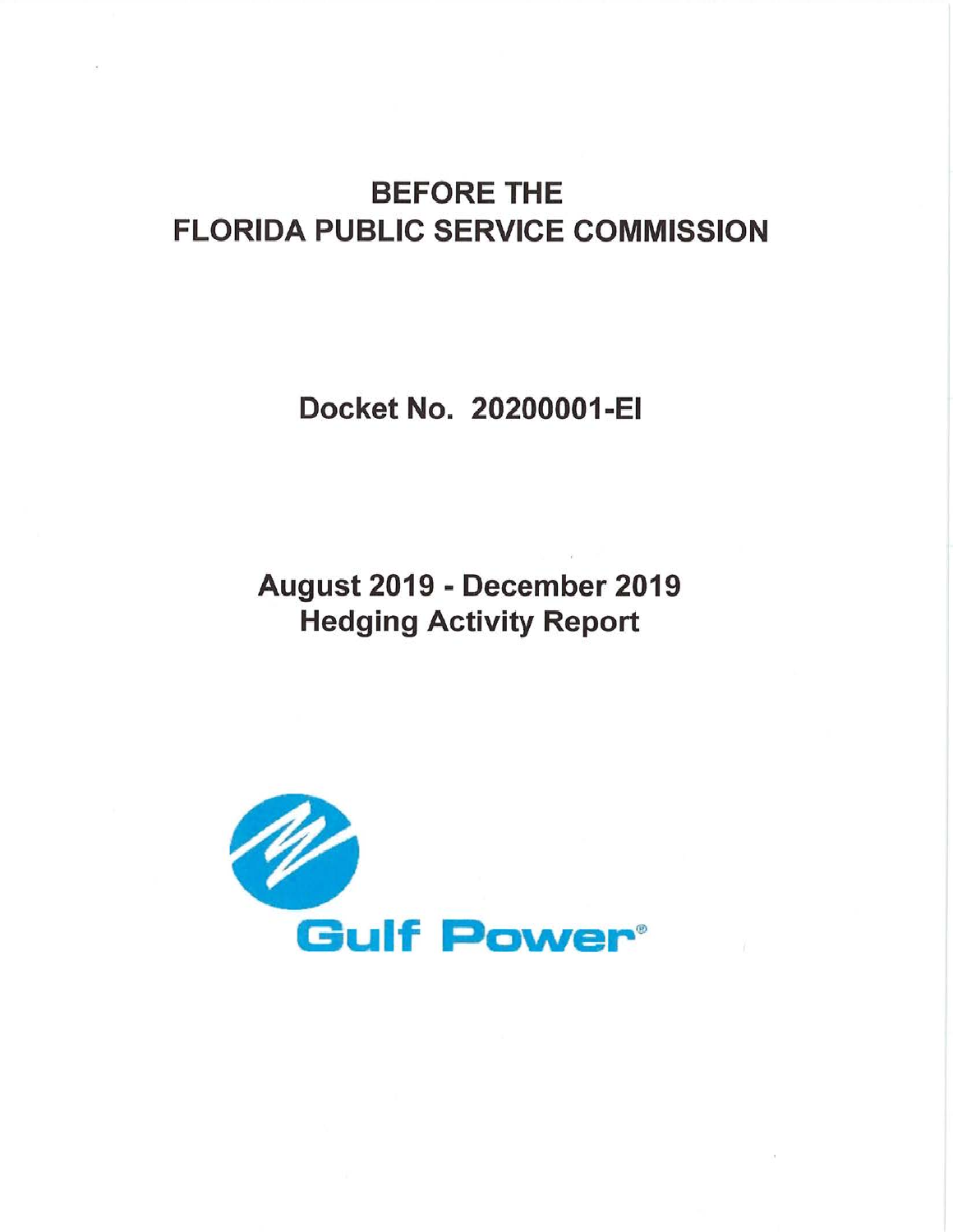Docket No. 20200001·EI August 2019 - December 2019 Hedging Report Gulf Power Company Page 1 of 6

## **GULF POWER COMPANY FUEL COST RECOVERY CLAUSE**

### **August 2019 - December 2019 Hedging Settlement Activity Report Summary**

|    | <b>Month</b>                       | Savings/(Cost) |               |  |  |  |
|----|------------------------------------|----------------|---------------|--|--|--|
| 1. | August 2019                        | \$             | (818, 240)    |  |  |  |
| 2. | September 2019                     | \$             | (768, 740)    |  |  |  |
| 3. | October 2019                       | \$             | (689,090)     |  |  |  |
| 4. | November 2019                      | \$             | (602, 680)    |  |  |  |
| 5. | December 2019                      | \$             | (669, 990)    |  |  |  |
| 6. | August - December 2019 Total       | \$             | (3, 548, 740) |  |  |  |
| 7. | 2019 Annual Hedging Savings/(Cost) | \$             | (7, 178, 070) |  |  |  |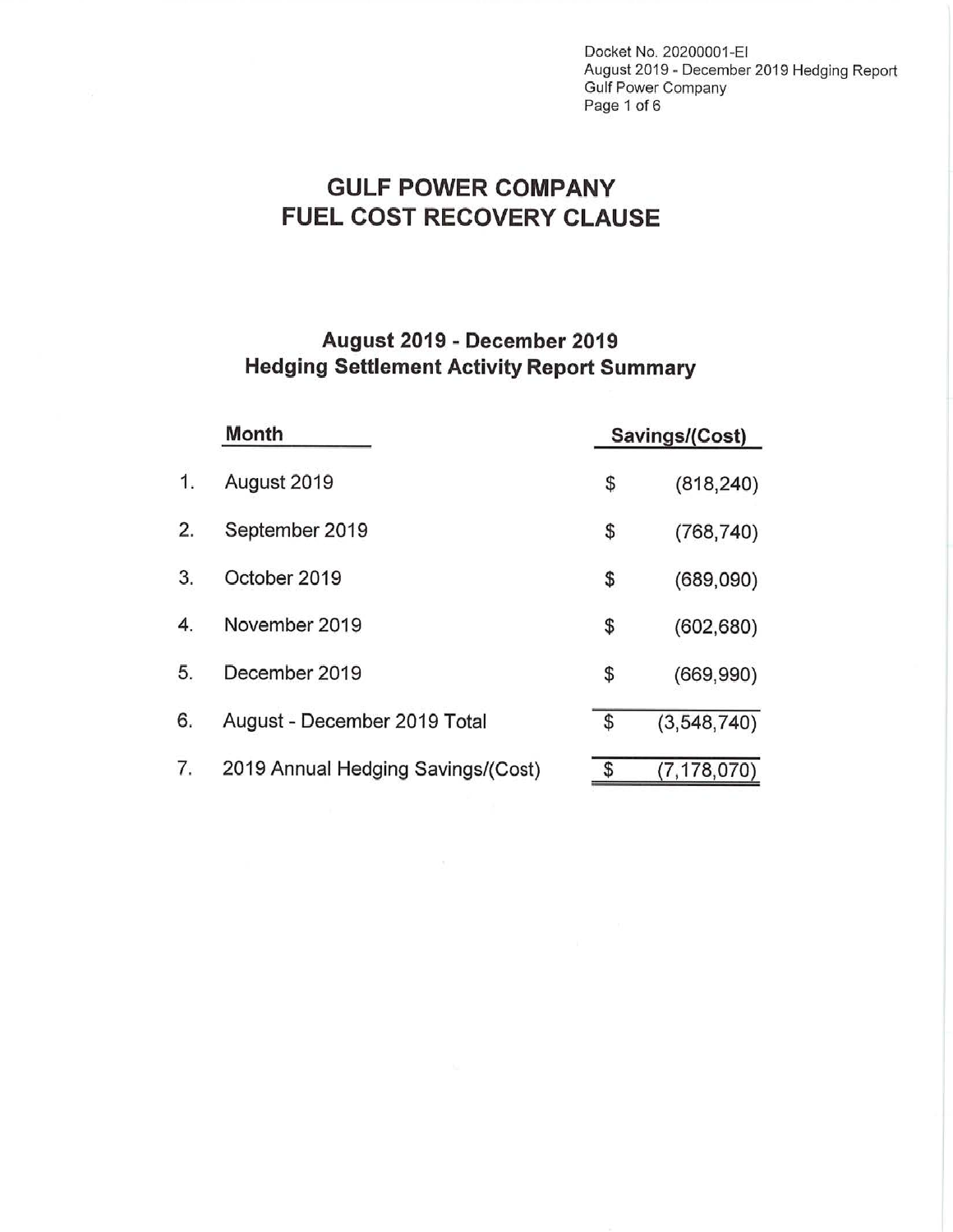|                |                  | В                                                | С            | D              | Ε                  | F              | G                | н            |                    |                                  | Κ                 |
|----------------|------------------|--------------------------------------------------|--------------|----------------|--------------------|----------------|------------------|--------------|--------------------|----------------------------------|-------------------|
|                | Deal<br>Category | Counterparty                                     | Deal<br>Type | Deal<br>Number | <b>Description</b> | Fixed<br>Price | Receive<br>Price | Price        | Volume<br>(Signed) | Period-End<br>Gain/Loss (Signed) | Contract<br>Month |
|                |                  | Financial Gas Citigroup Energy Inc.              | Swap         | 2462168        |                    |                |                  |              | 30,000             |                                  | 201908            |
| $\overline{2}$ |                  | Financial Gas JPMorgan Chase Bank                | Swap         | 2462021        |                    |                |                  |              | 40,000             |                                  | 201908            |
| 3              |                  | Financial Gas JPMorgan Chase Bank                | Swap         | 2462023        |                    |                |                  |              | 60,000             |                                  | 201908            |
| 4              |                  | Financial Gas JPMorgan Chase Bank                | Swap         | 2462024        |                    |                |                  |              | 40,000             |                                  | 201908            |
| 5              |                  | Financial Gas JPMorgan Chase Bank                | Swap         | 2462025        |                    |                |                  |              | 40,000             |                                  | 201908            |
| 6              |                  | Financial Gas JPMorgan Chase Bank                | Swap         | 2462041        |                    |                |                  |              | 40,000             |                                  | 201908            |
|                |                  | Financial Gas   JPMorgan Chase Bank              | Swap         | 2462094        |                    |                |                  |              | 30,000             |                                  | 201908            |
| 8              |                  | Financial Gas   JPMorgan Chase Bank              | Swap         | 2462128        |                    |                |                  |              | 40,000             |                                  | 201908            |
| 9              |                  | Financial Gas   Merrill Lynch Commodities        | Swap         | 2461994        |                    |                |                  |              | 60,000             |                                  | 201908            |
| 10             |                  | Financial Gas   Merrill Lynch Commodities        | Swap         | 2461996        |                    |                |                  |              | 30,000             |                                  | 201908            |
| 11             |                  | Financial Gas   Merrill Lynch Commodities   Swap |              | 2462000        |                    |                |                  |              | 40,000             |                                  | 201908            |
| 12             |                  |                                                  |              |                |                    |                |                  | <b>TOTAL</b> | 450,000            | (818, 240.00)                    |                   |

 $\sim$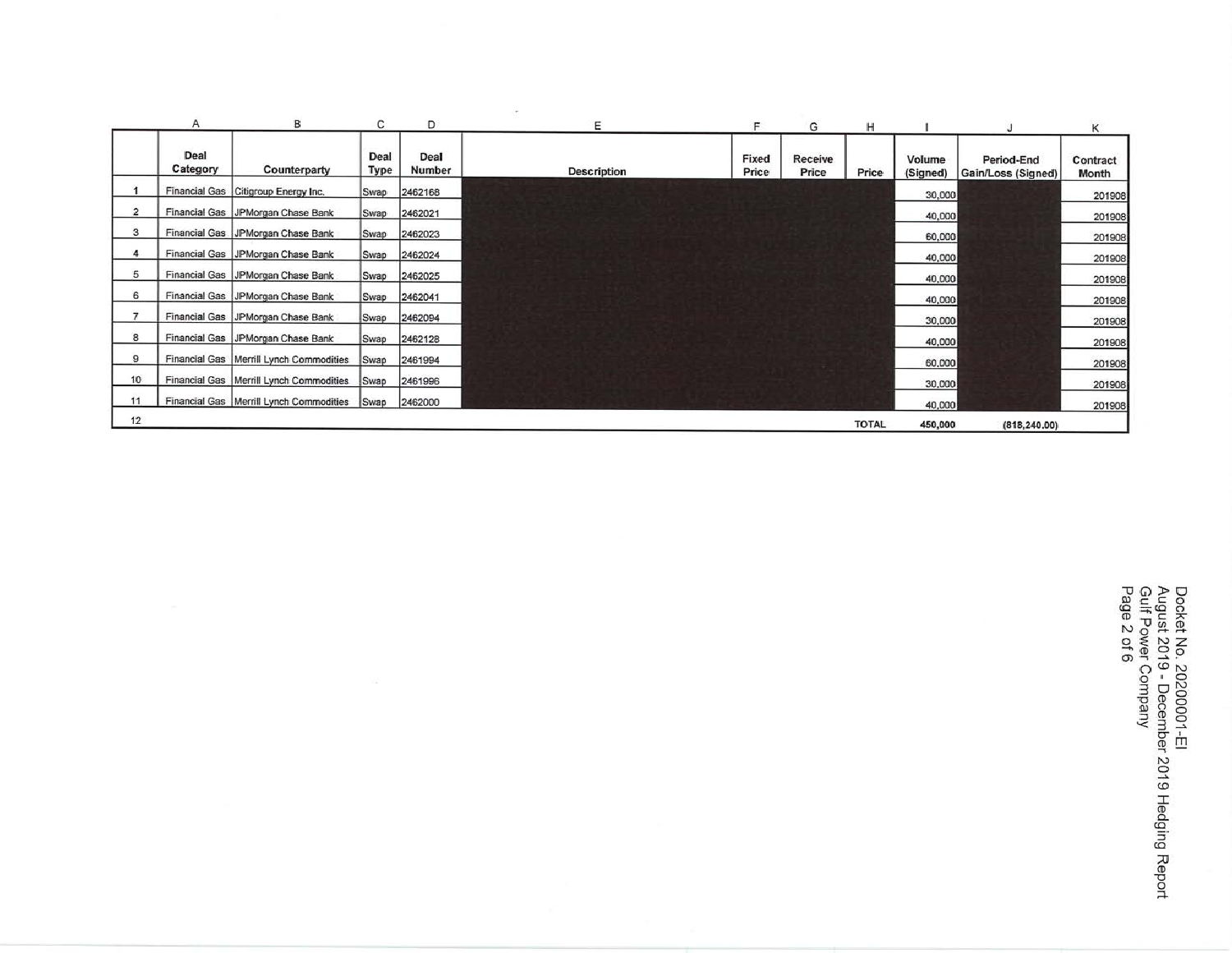|                | Α                | в                                         | С            | D              | E                  | F              | G                | н            |                    |                                  | Κ                   |
|----------------|------------------|-------------------------------------------|--------------|----------------|--------------------|----------------|------------------|--------------|--------------------|----------------------------------|---------------------|
|                | Deal<br>Category | Counterparty                              | Deal<br>Type | Deal<br>Number | <b>Description</b> | Fixed<br>Price | Receive<br>Price | Price        | Volume<br>(Signed) | Period-End<br>Gain/Loss (Signed) | Contract  <br>Month |
|                |                  | Financial Gas Citigroup Energy Inc.       | Swap         | 2462168        |                    |                |                  |              | 30,000             |                                  | 201909              |
| $\overline{2}$ |                  | Financial Gas   JPMorgan Chase Bank       | Swap         | 2462021        |                    |                |                  |              | 40,000             |                                  | 201909              |
| 3              |                  | Financial Gas JPMorgan Chase Bank         | Swap         | 2462023        |                    |                |                  |              | 60,000             |                                  | 201909              |
| 4              |                  | Financial Gas JPMorgan Chase Bank         | Swap         | 2462024        |                    |                |                  |              | 40,000             |                                  | 201909              |
| 5              |                  | Financial Gas JPMorgan Chase Bank         | Swap         | 2462025        |                    |                |                  |              | 40,000             |                                  | 201909              |
| 6              |                  | Financial Gas JPMorgan Chase Bank         | Swap         | 2462041        |                    |                |                  |              | 40,000             |                                  | 201909              |
| $\overline{ }$ |                  | Financial Gas JPMorgan Chase Bank         | Swap         | 2462094        |                    |                |                  |              | 30,000             |                                  | 201909              |
| 8              |                  | Financial Gas JPMorgan Chase Bank         | Swap         | 2462128        |                    |                |                  |              | 40,000             |                                  | 201909              |
| 9              |                  | Financial Gas   Merrill Lynch Commodities | Swap         | 2461994        |                    |                |                  |              | 60,000             |                                  | 201909              |
| 10             |                  | Financial Gas   Merrill Lynch Commodities | Swap         | 2461996        |                    |                |                  |              | 30,000             |                                  | 201909              |
| 11             |                  | Financial Gas   Merrill Lynch Commodities | Swap         | 2462000        |                    |                |                  |              | 40,000             |                                  | 201909              |
| 12             |                  |                                           |              |                |                    |                |                  | <b>TOTAL</b> | 450,000            | (768, 740.00)                    |                     |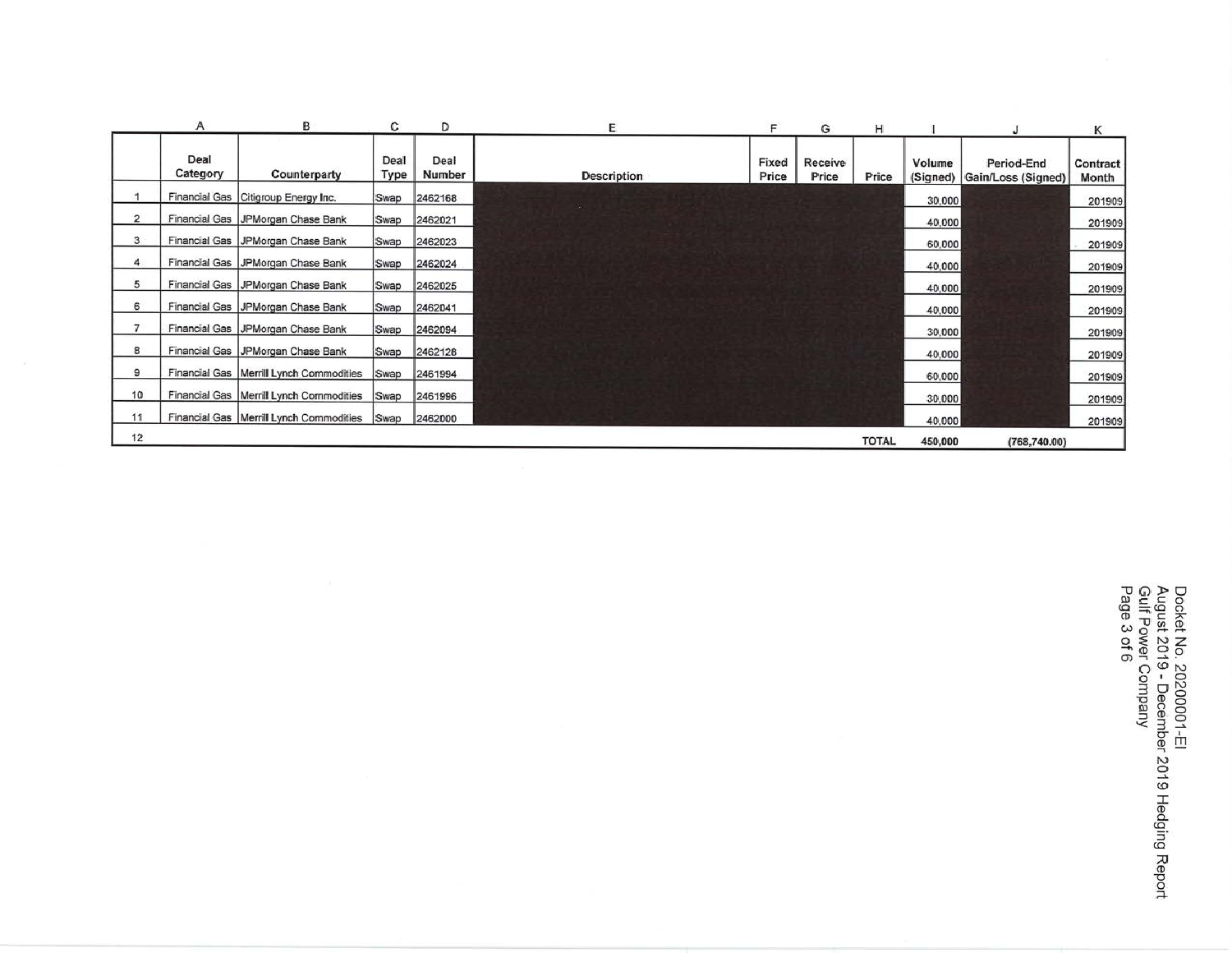|                | Α                | в                                         | с            | D              | Ε                  | F              | G                | н            |                    |                                  | К                 |
|----------------|------------------|-------------------------------------------|--------------|----------------|--------------------|----------------|------------------|--------------|--------------------|----------------------------------|-------------------|
|                | Deal<br>Category | Counterparty                              | Deal<br>Type | Deal<br>Number | <b>Description</b> | Fixed<br>Price | Receive<br>Price | Price        | Volume<br>(Signed) | Period-End<br>Gain/Loss (Signed) | Contract<br>Month |
|                |                  | Financial Gas Citigroup Energy Inc.       | Swap         | 2462168        |                    |                |                  |              | 30,000             |                                  | 201910            |
| $\overline{2}$ |                  | Financial Gas   JPMorgan Chase Bank       | Swap         | 2462021        |                    |                |                  |              | 40,000             |                                  | 201910            |
| 3              |                  | Financial Gas   JPMorgan Chase Bank       | Swap         | 2462023        |                    |                |                  |              | 60,000             |                                  | 201910            |
| 4              |                  | Financial Gas   JPMorgan Chase Bank       | Swap         | 2462024        |                    |                |                  |              | 40,000             |                                  | 201910            |
| 5              |                  | Financial Gas   JPMorgan Chase Bank       | Swap         | 2462025        |                    |                |                  |              | 40,000             |                                  | 201910            |
| 6              |                  | Financial Gas   JPMorgan Chase Bank       | Swap         | 2462041        |                    |                |                  |              | 40,000             |                                  | 201910            |
| $\overline{7}$ |                  | Financial Gas JPMorgan Chase Bank         | Swap         | 2462094        |                    |                |                  |              | 30,000             |                                  | 201910            |
| 8              |                  | Financial Gas   JPMorgan Chase Bank       | Swap         | 2462128        |                    |                |                  |              | 40,000             |                                  | 201910            |
| 9              |                  | Financial Gas   Merrill Lynch Commodities | Swap         | 2461994        |                    |                |                  |              | 60,000             |                                  | 201910            |
| 10             |                  | Financial Gas   Merrill Lynch Commodities | Swap         | 2461996        |                    |                |                  |              | 30,000             |                                  | 201910            |
| 11             |                  | Financial Gas   Merrill Lynch Commodities | Swap         | 2462000        |                    |                |                  |              | 40,000             |                                  | 201910            |
| 12             |                  |                                           |              |                |                    |                |                  | <b>TOTAL</b> | 450,000            | (689,090,00)                     |                   |

 $\overline{\mathcal{L}}$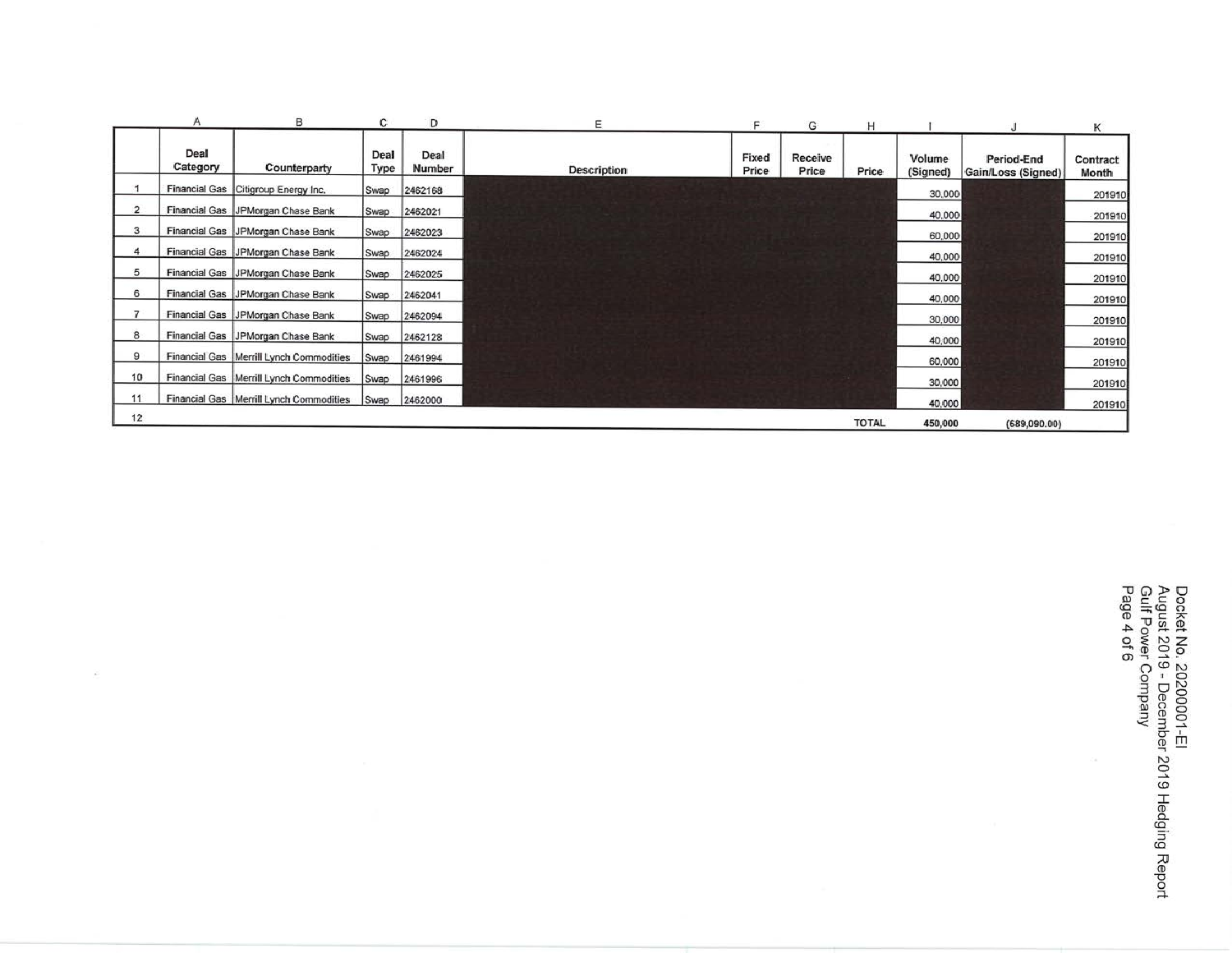|              | Α                    | в                                         | C            | D              | Ε                  | F              | G                | н            |                    |                                  | κ                 |
|--------------|----------------------|-------------------------------------------|--------------|----------------|--------------------|----------------|------------------|--------------|--------------------|----------------------------------|-------------------|
|              | Deal<br>Category     | Counterparty                              | Deal<br>Type | Deal<br>Number | <b>Description</b> | Fixed<br>Price | Receive<br>Price | Price        | Volume<br>(Signed) | Period-End<br>Gain/Loss (Signed) | Contract<br>Month |
|              | <b>Financial Gas</b> | Citigroup Energy Inc.                     | Swap         | 2462168        |                    |                |                  |              | 30,000             |                                  | 201911            |
| $\mathbf{2}$ | <b>Financial Gas</b> | JPMorgan Chase Bank                       | Swap         | 2462024        |                    |                |                  |              | 40,000             |                                  | 201911            |
| 3            | <b>Financial Gas</b> | JPMorgan Chase Bank                       | Swap         | 2462025        |                    |                |                  |              | 40,000             |                                  | 201911            |
| 4            |                      | Financial Gas JPMorgan Chase Bank         | Swap         | 2462041        |                    |                |                  |              | 40,000             |                                  | 201911            |
| 5            |                      | Financial Gas   JPMorgan Chase Bank       | Swap         | 2462094        |                    |                |                  |              | 30,000             |                                  | 201911            |
| 6            |                      | Financial Gas   JPMorgan Chase Bank       | Swap         | 2462108        |                    |                |                  |              | 40,000             |                                  | 201911            |
| 7            |                      | Financial Gas   JPMorgan Chase Bank       | Swap         | 2462128        |                    |                |                  |              | 40,000             |                                  | 201911            |
| 8            | <b>Financial Gas</b> | JPMorgan Chase Bank                       | Swap         | 2462131        |                    |                |                  |              | 40,000             |                                  | 201911            |
| 9            | <b>Financial Gas</b> | JPMorgan Chase Bank                       | Swap         | 2462137        |                    |                |                  |              | 30,000             |                                  | 201911            |
| 10           |                      | Financial Gas JPMorgan Chase Bank         | Swap         | 2462160        |                    |                |                  |              | 20,000             |                                  | 201911            |
| 11           |                      | Financial Gas   Merrill Lynch Commodities | Swap         | 2461996        |                    |                |                  |              | 30,000             |                                  | 201911            |
| 12           |                      | Financial Gas   Merrill Lynch Commodities | Swap         | 2462000        |                    |                |                  |              | 40,000             |                                  | 201911            |
| 13           |                      | Financial Gas   Merrill Lynch Commodities | Swap         | 2462012        |                    |                |                  |              | 50,000             |                                  | 201911            |
| 14           |                      | Financial Gas   Merrill Lynch Commodities | Swap         | 2462018        |                    |                |                  |              | 30,000             |                                  | 201911            |
| 15           |                      | Financial Gas   Merrill Lynch Commodities | Swap         | 2462019        |                    |                |                  |              | 30,000             |                                  | 201911            |
| 16           |                      |                                           |              |                |                    |                |                  | <b>TOTAL</b> | 530,000            | (602, 680.00)                    |                   |

 $\mathcal{A}$ 

Docket No. 20200001-El<br>August 2019 - December 2019 Hedging Report<br>Gulf Power Company<br>Page 5 of 6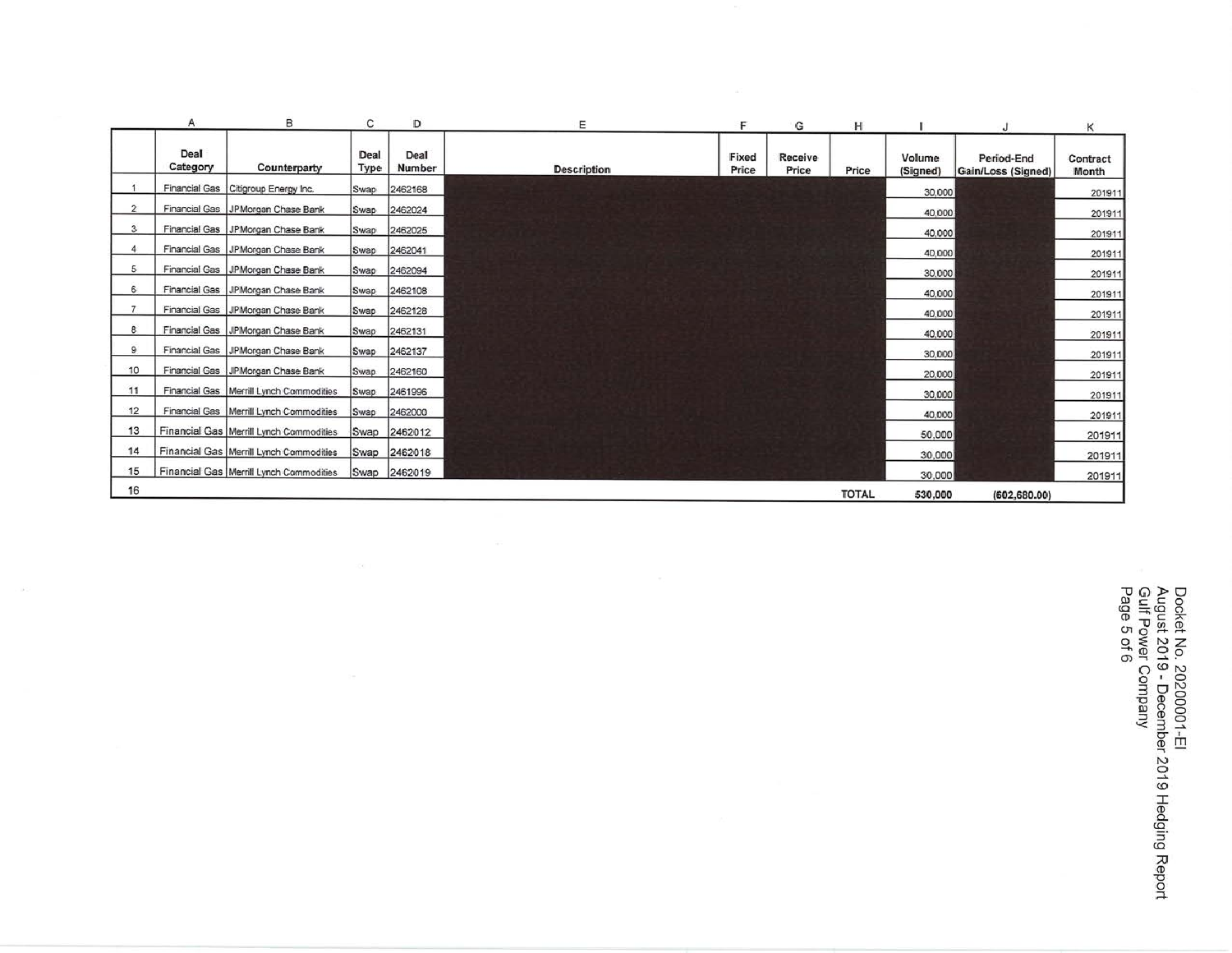|                | Α                | B                                         | с            | D              | E                  | F              | G                | н            |         |                                           | К                 |
|----------------|------------------|-------------------------------------------|--------------|----------------|--------------------|----------------|------------------|--------------|---------|-------------------------------------------|-------------------|
|                | Deal<br>Category | Counterparty                              | Deal<br>Type | Deal<br>Number | <b>Description</b> | Fixed<br>Price | Receive<br>Price | Price        | Volume  | Period-End<br>(Signed) Gain/Loss (Signed) | Contract<br>Month |
|                |                  | Financial Gas Citigroup Energy Inc.       | Swap         | 2462168        |                    |                |                  |              | 30,000  |                                           | 201912            |
| $\overline{c}$ |                  | Financial Gas JPMorgan Chase Bank         | Swap         | 2462024        |                    |                |                  |              | 40,000  |                                           | 201912            |
| 3              |                  | Financial Gas JPMorgan Chase Bank         | Swap         | 2462025        |                    |                |                  |              | 40,000  |                                           | 201912            |
| 4              |                  | Financial Gas   JPMorgan Chase Bank       | Swap         | 2462041        |                    |                |                  |              | 40,000  |                                           | 201912            |
| 5              |                  | Financial Gas JPMorgan Chase Bank         | Swap         | 2462094        |                    |                |                  |              | 30,000  |                                           | 201912            |
| 6              |                  | Financial Gas   JPMorgan Chase Bank       | Swap         | 2462108        |                    |                |                  |              | 40,000  |                                           | 201912            |
| $\overline{7}$ |                  | Financial Gas   JPMorgan Chase Bank       | Swap         | 2462128        |                    |                |                  |              | 40,000  |                                           | 201912            |
| 8              |                  | Financial Gas   JPMorgan Chase Bank       | Swap         | 2462131        |                    |                |                  |              | 40,000  |                                           | 201912            |
| 9              |                  | Financial Gas JPMorgan Chase Bank         | Swap         | 2462137        |                    |                |                  |              | 30,000  |                                           | 201912            |
| 10             |                  | Financial Gas JPMorgan Chase Bank         | Swap         | 2462160        |                    |                |                  |              | 20,000  |                                           | 201912            |
| 11             |                  | Financial Gas   Merrill Lynch Commodities | Swap         | 2461996        |                    |                |                  |              | 30,000  |                                           | 201912            |
| 12             |                  | Financial Gas   Merrill Lynch Commodities | Swap         | 2462000        |                    |                |                  |              | 40,000  |                                           | 201912            |
| 13             |                  | Financial Gas   Merrill Lynch Commodities | Swap         | 2462012        |                    |                |                  |              | 50,000  |                                           | 201912            |
| 14             |                  | Financial Gas   Merrill Lynch Commodities | Swap         | 2462018        |                    |                |                  |              | 30,000  |                                           | 201912            |
| 15             |                  | Financial Gas   Merrill Lynch Commodities | Swap         | 2462019        |                    |                |                  |              | 30,000  |                                           | 201912            |
| 16             |                  |                                           |              |                |                    |                |                  | <b>TOTAL</b> | 530,000 | (669, 990, 00)                            |                   |

 $\pm$  :

Docket No. 20200001-El<br>August 2019 - December 2019 Hedging Report<br>Gulf Power Company<br>Page 6 of 6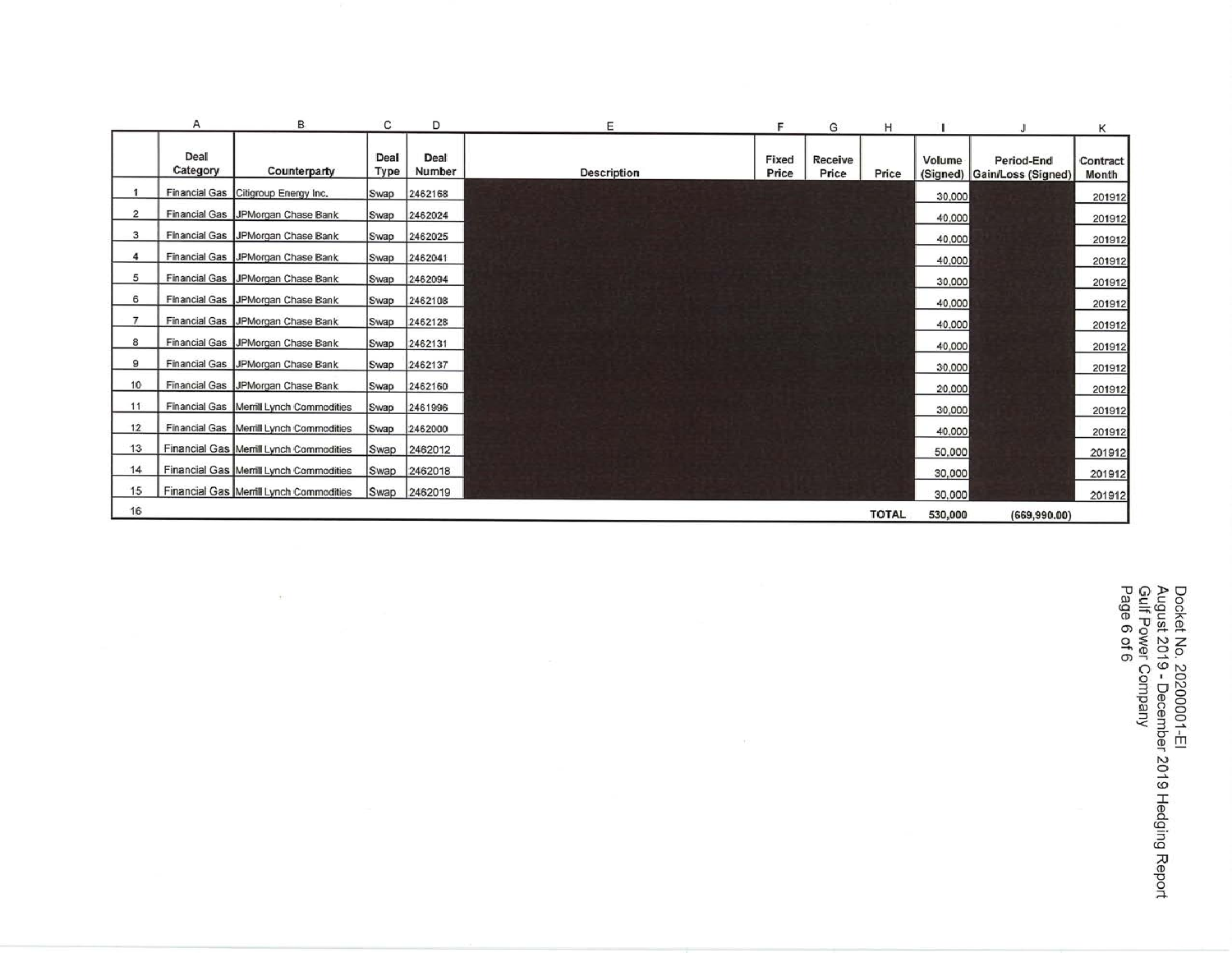#### BEFORE THE FLORIDA PUBLIC SERVICE COMMISSION

#### IN RE: **Fuel and Purchased Power Cost Recovery Clause with Generating Performance Incentive Factor**

Docket No.: 20200001 -EI

#### **CERTIFICATE OF SERVICE**

I HEREBY CERTIFY that a true copy of the foregoing was furnished by electronic mail this 3rd day of April, 2020 to the following:

 $\mathcal{C}$  $\mathcal{C}$ 

Florida Public Utilities Company Florida Division of Chesapeake Utilities Corp Mike Cassel, Director Regulatory and Governmental Affairs Eighth Floor, West Tower 1750 SW 14th Street, Suite 200 Fernandina Beach, FL 32034 mcassel@fpuc.com

PCS Phosphate - White Springs c/o Stone Mattheis Xenopoulos & Brew, P.C. James W. Brew/Laura Baker 1025 Thomas Jefferson St, NW Washington, DC 20007 jbrew@smxblaw.com lwb@smxblaw.com

Duke Energy Florida Dianne M. Triplett 299 First Avenue North St. Petersburg, FL 33701 Dianne.triplett@duke-energy.com

Florida Power & Light Company Maria J. Moncada David Lee 700 Universe Boulevard (LAW/JB) Juno Beach, FL 33408-0420 Maria.moncada@fpl.com David.Lee@fpl.com

Florida Power & Light Company Kenneth Hoffman 134 West Jefferson Street Tallahassee, FL 32301 Kenneth. Hoffman@fpl.com

Ausley Law Firm James D. Beasley J. Jeffry Wahlen Malcolm N. Means Post Office Box 391 Tallahassee, FL 32302 jbeasley@ausley.com jwahlen@ausley.com mmeans@ausley.com

Gunster Law Firm Beth Keating 215 South Monroe Street, Suite 601 Tallahassee, FL 32301 -1839 bkeating@gunster.com

Office of Public Counsel J. R. Kelly/M. Fall-Fry Patricia A. Christensen Associate Public Counsel c/o The Florida Legislature 111 W. Madison Street, Room 812 Tallahassee, FL 32399-1400 Kelly.jr@leg.state.fl.us Christensen.patty@leg.state.fl.us fall-fry. mireille@leg.state. fl. us

Duke Energy Florida, Inc. Matthew R. Bernier 106 East College Avenue, Suite 800 Tallahassee, FL 32301 -7740 Matthew.bernier@duke-energy.com FLRegulatoryLegal@duke-energy.com